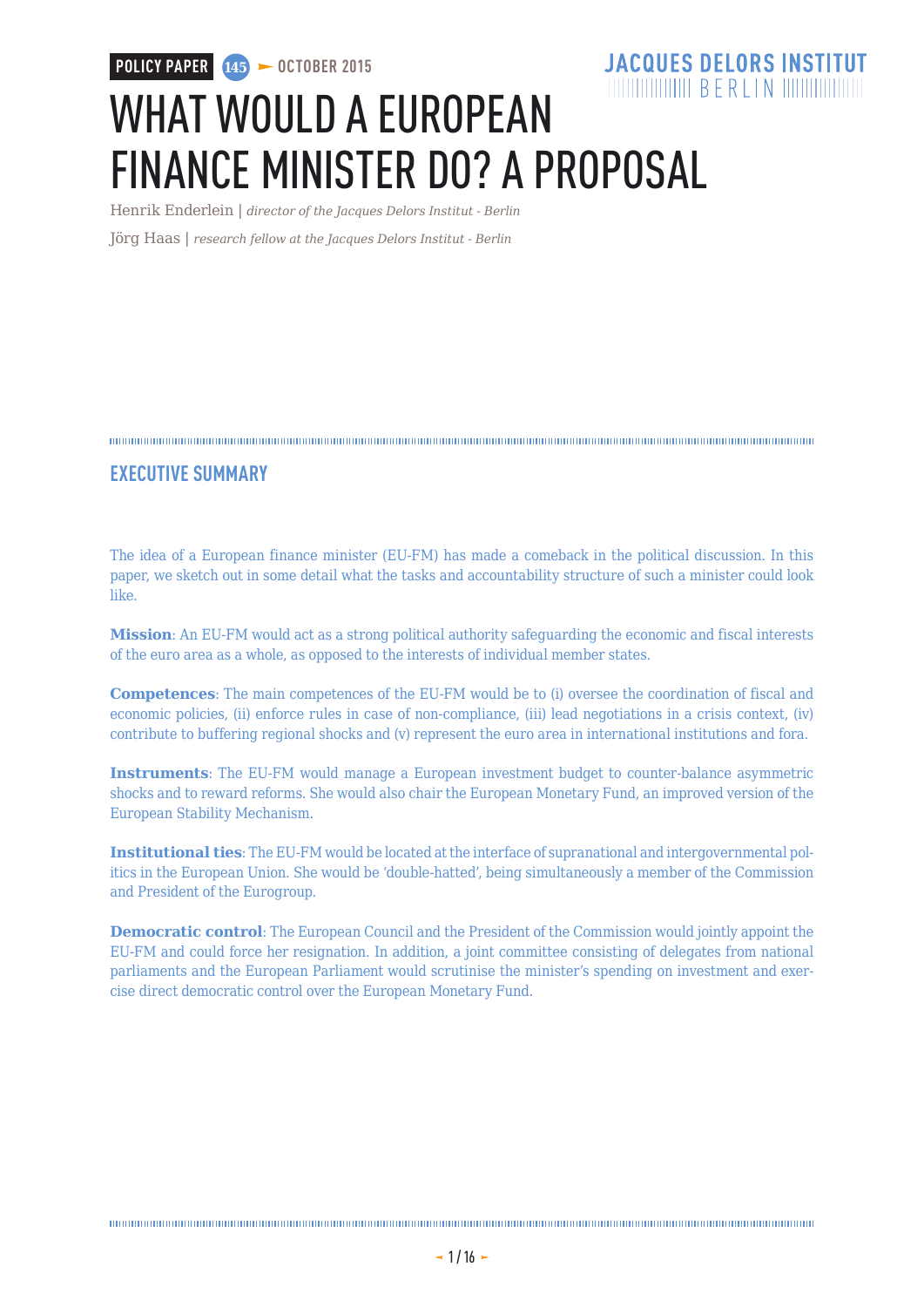### **INHALTSVERZEICHNIS**

| <b>INTRODUCTION</b>                                                       |    |
|---------------------------------------------------------------------------|----|
| 1. Responsibilities                                                       | 4  |
| 2. Instruments: A European investment budget and a European Monetary Fund |    |
| 2.1. A European investment budget                                         | 7  |
| 2.2. A European Monetary Fund                                             | 8  |
| 3. Democratic control and institutional ties                              | 11 |
| CONCLUSION                                                                | 13 |
| <b>REFERENCES</b>                                                         | 15 |
| ON THE SAME THEMES                                                        | 16 |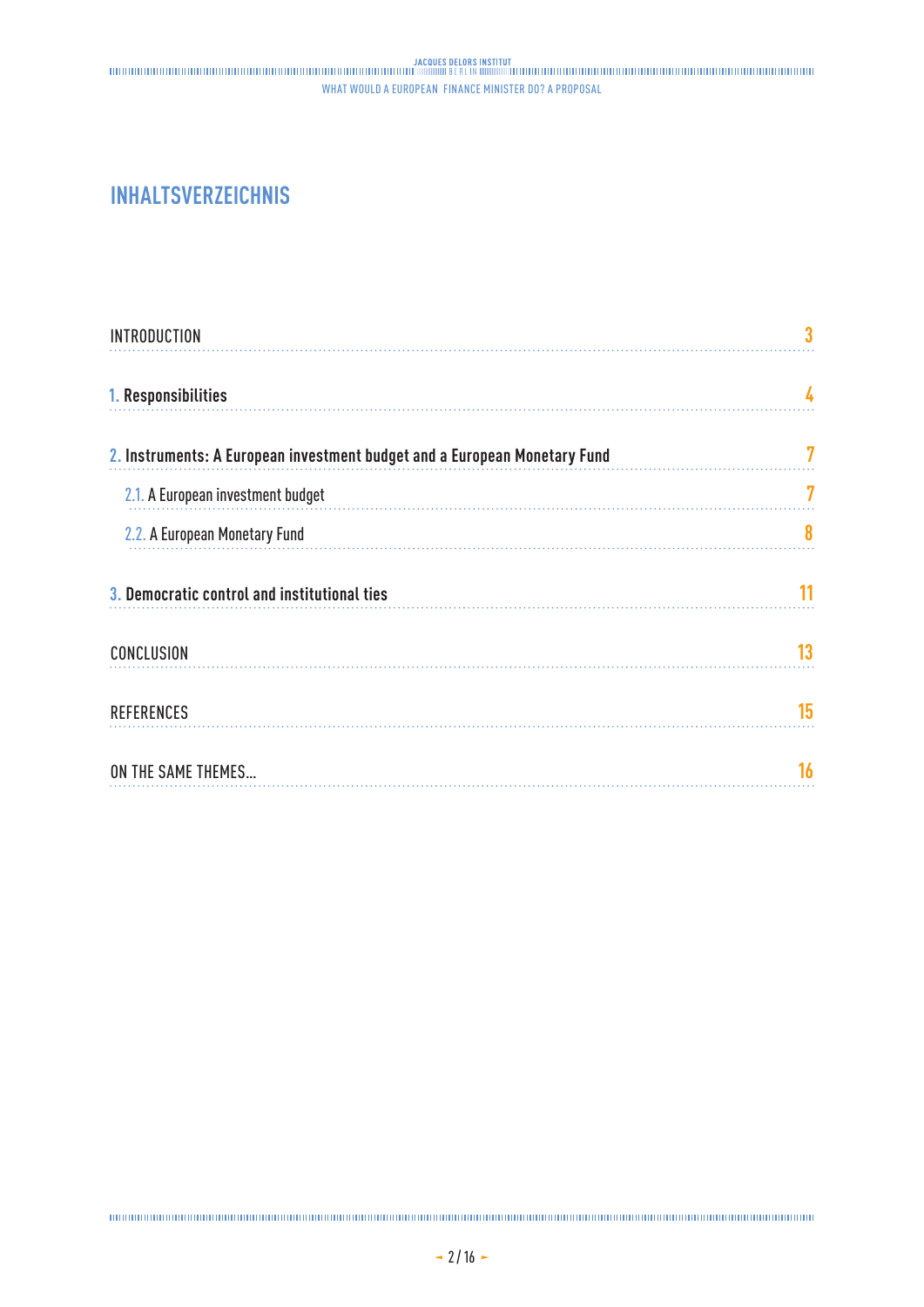### <span id="page-2-0"></span>**INTRODUCTION**

he idea of a European finance minister has made a quite surprising comeback in recent months. The position was neither mentioned in EU member state consultations earlier this year, nor in June's "Five Presidents' Report" on completing Europe's Economic and Monetary Union (EMU)<sup>1</sup>. Yet over the last three months a number of prominent advocates have spoken out in its favour. T

The most prominent proposals have come from the French minister of the economy, Emmanuel Macron, who proposes a common euro area treasury headed by a Commissioner who would be: "not just a euro area finance minister, but someone who allocates funding for investments or has a say in labour market policy"<sup>2</sup> and from Benoît Cœuré, the member of the European Central Bank's (ECB) Executive Board, reportedly with the support of ECB president Mario Draghi<sup>3</sup> . Cœuré stated that a European finance ministry "could be responsible for preventing economic and fiscal imbalances, managing crises in the euro area and managing the budgetary capacity envisaged by the Five Presidents' Report, as well as representing euro area governments in international economic and financial institutions<sup>"4</sup>. But there were also reports on Wolfgang Schäuble working on a proposal for a euro area budget under the control of a European finance minister<sup>5</sup>.

*THE SPECIFIC TASKS* **AND LEGITIMATION STRUCTURES BEHIND THE** 

**TERM ARE OFTEN UNCLEAR"** allow for more "sovereignty-sharing", whereas others put the emphasis on While all those calls share the basic idea of a new integration step in EMU, the specific tasks and legitimation structures behind the common term "European finance minister" are often unclear. Some proposals focus on more European control, others on more European solidarity, or – put in slightly more conceptual terms – some see a need for the finance minister to "risk-sharing"<sup>6</sup>.

The sovereignty-sharing approach is grounded in a rule-based logic, focusing on compliance with the EU's fiscal framework and the various coordination elements for preventing imbalances, such as the Macroeconomic Imbalances Procedure. In 2012, Wolfgang Schäuble had supported the creation of a European minister with the power to monitor national debt levels and veto member states' budgets<sup>7</sup>. At that time, similar proposals came from former ECB president Jean-Claude Trichet and the president of the European Stability Mechanism (ESM), Klaus Regling<sup>8</sup>. These proposals, based on the idea of a rule-bound "EMU supervisor", clearly require sovereignty-sharing at the European level.

Other proposals seem to aim at bringing about increased stability through more risk-sharing in the euro area. Emmanuel Macron calls for the explicit recognition that transfers are necessary for the euro to function effectively and proposes to give some discretionary power over a euro-area fiscal capacity to the European finance minister. The underlying idea is that of an active and politically mandated "EMU manager", accountable to the European Parliament and entitled to allocate a certain amount of EMU resources.

**<sup>1.</sup>** European Commission, "European Commission Notes ahead of the Sherpas Meetings", 2015.

JunckerJean-Claude, Donald Tusk, Jeroen Dijsselbloem, Mario Draghi, and Martin Schulz, "[Completing Europe's Economic and Monetary Union]( http://ec.europa.eu/priorities/economic-monetary-union/docs/5-presidents-report_en.pdf) [The Five Presidents Report]", 2015.

<sup>2.</sup> Klimm Leo, Christian Wernicke, "[Refondons l'Europe," Interview with Emmanuel Macron"](http://international.sueddeutsche.de/post/128026249890/refondons-leurope), Süddeutsche Zeitung, 31 August 2015.<br>See also Giugliano, Ferdinando, Gordon, Sarah, ["Macron calls for radical reform to save euro"](http://on.ft.com/1G4SGWz ), F

**<sup>3.</sup>** "[EZB-Präsident: Draghi unterstützt angeblich Forderung nach Eurofinanzminister](http://www.spiegel.de/wirtschaft/soziales/eurozone-ezb-chef-mario-draghi-fordert-angeblich-euro-finanzminister-a-1050274.html)", Spiegel Online, 28 August 2015.

**<sup>4.</sup>** Cœuré Benoît, ["Drawing Lessons from the Crisis for the Future of the Euro Area",](https://www.ecb.europa.eu/press/key/date/2015/html/sp150827.en.html )Speech held at Ambassadors' Week, Paris, 27 August 2015.

**<sup>5.</sup>** ["Etat der Währungsunion: Schäuble ist offen für Eurosteuer"](http://www.spiegel.de/wirtschaft/soziales/eurozone-soll-finanzminister-und-eurosteuer-bekommen-a-1045206.html) Spiegel Online, 25 July 2015.

**<sup>6.</sup>** The two concepts are discussed more in depth in Delors, Jacques, Gerhard Cromme, Henrik Enderlein, Pascal Lamy and António Vitorino, ["After the Greek Deal: Three Dangers and Three](http://www.delorsinstitute.eu/011-21781-Apres-l-accord-grec-trois-risques-et-trois-opportunitesl-imperieuse-necessite-de-parachever-l-UEM.html) [Opportunities](http://www.delorsinstitute.eu/011-21781-Apres-l-accord-grec-trois-risques-et-trois-opportunitesl-imperieuse-necessite-de-parachever-l-UEM.html)", Tribune, Jacques Delors Institute, July 2015.

**<sup>7.</sup>** Böll Sven, Konstantin von Hammerstein, "[Perfekte Lösungen brauchen lange](http://www.bloomberg.com/news/articles/2011-06-02/trichet-proposes-euro-area-finance-ministry-to-coordinate-fiscal-policies)" [Interview with Wolfgang Schäuble](http://www.spiegel.de/spiegel/finanzminister-schaeuble-ueber-die-geburtsfehler-des-euro-a-840867.html), Spiegel, 25 June 2012.

**<sup>8.</sup>** Vits Christian, and Gabi Thesing, ["Trichet Calls for Euro Finance Ministry as Crisis Deepens"](http://www.bloomberg.com/news/articles/2011-06-02/trichet-proposes-euro-area-finance-ministry-to-coordinate-fiscal-policies) Bloomberg Business, 2 June 2011.

Costa António, "[É preciso um ministro das Finanças europeu?]( http://economico.sapo.pt/noticias/e-preciso-um-ministro-das-financas-europeu_209679.html)" Económico, 12 January 2015.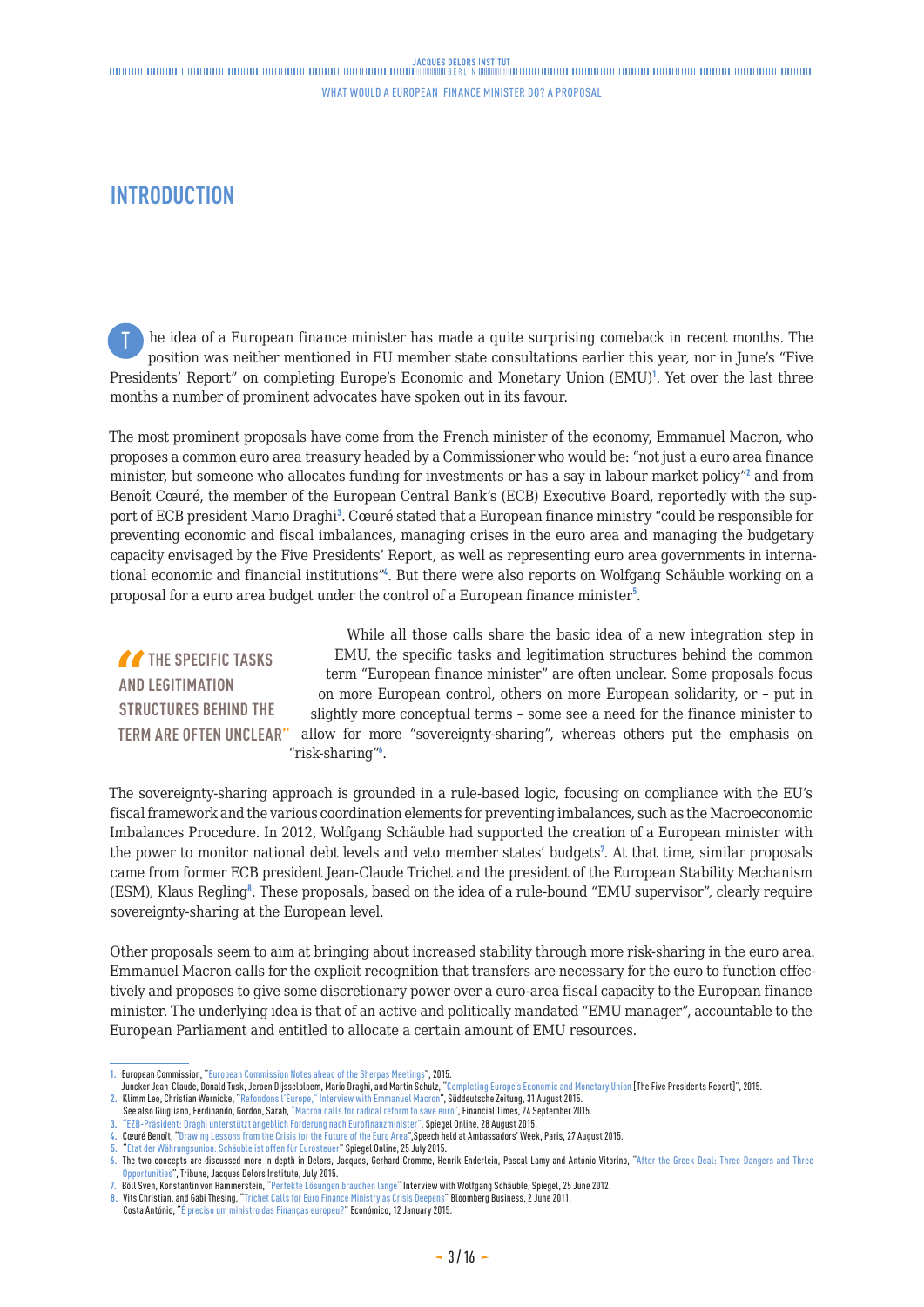<span id="page-3-0"></span>At first sight, there seems to be little to no overlap between the two concepts<sup>9</sup>. The proponents of the "sovereignty-sharing approach" would probably argue that there already is some risk-sharing through the ESM and banking union, and proponents of the "risk-sharing approach" would state that some elements of further sovereignty-sharing will have to be introduced. Yet there have been few efforts so far to make the potential link more explicit. The debate is missing a clearly spelled-out proposal that adds some detail, so that differences and areas of agreement can become more apparent.

Our paper presents such a proposal. We argue that it is possible to design a European finance minister that combines elements of the "risk-sharing" and the "sovereignty-sharing" logic. We make the attempt to sketch out in some detail what the tasks and accountability structure of an EU-FM could look like<sup>10</sup>. We argue the EU-FM should be "double-hatted", i.e., she should be simultaneously a member of the European Commission and chair of the Eurogroup. The EU-FM would also chair the European Monetary Fund, which should emerge out of the ESM and operate under direct democratic control (details below). The main competences of the EU-FM would be to (i) oversee the coordination of fiscal and economic policies, (ii) enforce rules in case of non-compliance, (iii) lead negotiations in a crisis context, (iv) contribute to buffering regional shocks and (v) represent the euro area in international institutions and fora.

To spell out the details of this proposal, the paper addresses three topics:

- 1. What competences would the EU-FM have?
- 2. What would the 'ministry' look like? How would it relate existing crisis prevention and crisis management instruments?
- 3. To whom would the EU-FM be accountable?

### 1. Responsibilities

**A** A STRONG POLITICAL **AUTHORITY AS SAFEGUARD OF THE ECONOMIC AND FISCAL INTERESTS OF THE EURO AREA AS A WHOLE"**

The fundamental rationale behind the creation of an EU-FM would be to create a strong political authority as safeguard of the economic and fiscal interests of the euro area *as a whole*, as opposed to the interests of individual member states. Interestingly, the institution most actively calling for such a voice has been the ECB, arguing that it needed a political counterpart in charge of overseeing member states' fiscal policy and economic policy coordination at the euro-area level<sup>11</sup>.

Indeed, the economic arguments for having a stronger authority are manifold. First, policies pursued by one member state can lead to negative externalities that affect the rest of the euro area. To give an example, if one country runs an excessive fiscal deficit it not only risks its own ability to repay its debts. If it comes to a crash, it also imposes costs on its neighbours that have to either help in the stabilisation efforts or risk contagion. Knowing this, there is a danger that no country will pursue a sustainable path unless forced to do so under the threat of sanctions.

Second, even a monetary union that is entirely made up of rule-compliant but heterogeneous economies will not necessarily be stable. For example, even relatively small divergences in growth and inflation are magnified by the pro-cyclical effects of a common monetary policy. Once imbalances arise, they are hard to rectify by individual countries since adjustment via the nominal exchange rate is not possible. Ever larger divergences will threaten the functioning of the euro area unless the European level provides insurance and coordination.

**<sup>9.</sup>** Münchau Wolfgang, ["Der Euro-Finanzminister darf kein Sparkommissar sein"](http://www.spiegel.de/wirtschaft/unternehmen/euro-die-waehrungsunion-braucht-einen-finanzminister-a-1050662.html), Spiegel Online, 31 August 2015.

**<sup>10.</sup>** Throughout this paper, we will use the abbreviation EU-FM to refer to refer the post of a "European Finance Minister", even if a more accurate technically appropriate terminology would probably have to refer to the euro area, or the Eurogroup, or even to a possible double-hat function between Commission and Eurogroup.

**<sup>11.</sup>** European Central Bank, ["Interview of Benoît Cœuré with Le Monde](https://www.ecb.europa.eu/press/key/date/2015/html/sp150727.en.html), conducted by Marie Charrel of Le Monde and published on 27 July 2015" 2015.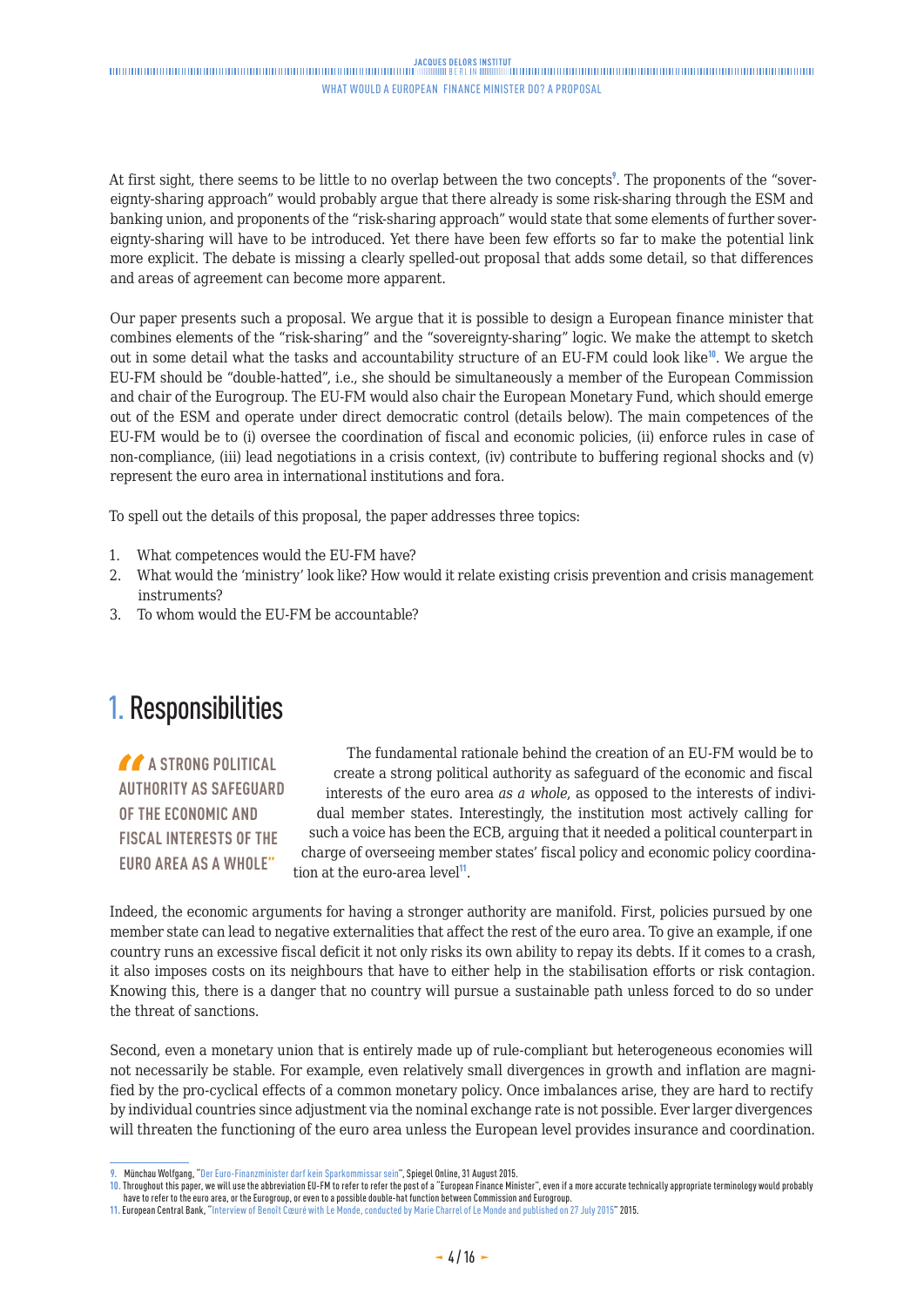### JACOUES DELORS INSTITUT<br>Thinkinghandinghandinghandinghandinghandinghandinghanding and the property of the property of the state of the

#### WHAT WOULD A EUROPEAN FINANCE MINISTER DO? A PROPOSAL

*TA* THE FU-FM WOULD **NEED TO HAVE FIVE MAIN RESPONSIBILITIES"**

The two ideal types of EU-FM, outlined above, would approach their jobs in very different ways. A "supervising" minister would address the first vulnerability, using sanctions to ensure that no euro area country puts negative externalities on fellow member states. A "managing" minister, on the other hand, would focus on fighting imbalances, actively steering the convergence process with the help of monetary incentives and transfers. In other words, the supervisor would pursue "negative integration," while the manager would pursue "positive integration"<sup>12</sup>.

There is no reason those two approaches cannot be combined within a framework of "risk-sharing cum sovereignty-sharing". In this framework, an EU-FM would incorporate tasks that typically belong to the finance ministry with others that in some countries fall in the remit of the ministry of the economy. Specifically, she would need to have five main responsibilities:

**Oversee the coordination of fiscal and economic policies.** The main task of the EU-FM would be to actively contribute to the coordination of fiscal and economic policies. There is a long list of tools and instruments, in particular the Excessive Deficit Procedure (EDP), the Stability and Growth Pact (SGP), the Macroeconomic Imbalances Procedure (MIP) and the European Semester (ES). In the past, those tools have not been used in a sufficiently pro-active manner and have consequently been unable to provide successful *ex-ante* coordination of fiscal and economic policies. We argue that this deficiency is at least partly due to the fact that the Commissioner in charge did not have enough political weight to call upon the responsibility of euro-area member states. At the same time, the Eurogroup President did not take an active part in the positioning of the European Commission on whether to take a tougher position on non-compliant member states.

Merging the positions of EU Commissioner and Eurogroup President would overcome those difficulties and create a strong voice at the level of the euro area, pushing member states to pro-actively avoid the emergence of negative externalities from their policies. At the same time, the EU-FM would have at her disposal the full set of sanctions foreseen by the SGP and the MIP (see next point), which would allow her to back-up the political authority with effective policy tools. Beyond those coordinating tasks, the EU-FM would also report on the euro-area fiscal stance – a concept that has been grossly underemphasized in recent years. In 2014, the euro area as a whole was still growing below potential, but its fiscal stance was neutral. Economically, this is a cause for concern. But strikingly, the debate focussed on the fiscal stance of member states, not on that of the area as a whole. Having an EU-FM present reports and aggregate numbers on the topic might not fix the problem immediately, but helps in asking the right questions.

**Oversee and politically defend the enforcement of rules.** Taking up the competences of today's Commissioner for Economic and Financial Affairs, the EU-FM would not only ensure ex-ante that member states comply with the EU's rules on public and private imbalances, but also lead the enforcement process in case the rules are breached. Many of the required tools already exist, but there are discussions about how much discretion there should be in the application of the rules. Under the current system, taking that decision is mainly up to the Commission. But the college is not the right body for such a role. Two elements are missing: (i) the democratic element, i.e., a direct participation of elected representatives from the European Parliament and national parliaments, (ii) the political ownership element, i.e., the clear and personal responsibility for enforcing or not enforcing the rules. Indeed political ownership and democratic control mechanisms are today dispersed among different institutions and governance levels. An EU-FM would improve the visibility of *ex-ante* rule monitoring and *ex-post* rule-enforcement and thus contribute to the effectiveness of EU economic governance. She would take on a leading role in the European Semester, and follow up on country-specific recommendations. She could apply some discretion as allowed by the Treaties, but would carry

**<sup>12.</sup>** Scharpf Fritz W., *Negative and Positive Integration in the Political Economy of European Welfare States*. In Governance in the European Union, edited by Gary Marks, 15-39. London, Thousand Oaks and New Delhi: Sage Publications, 1996.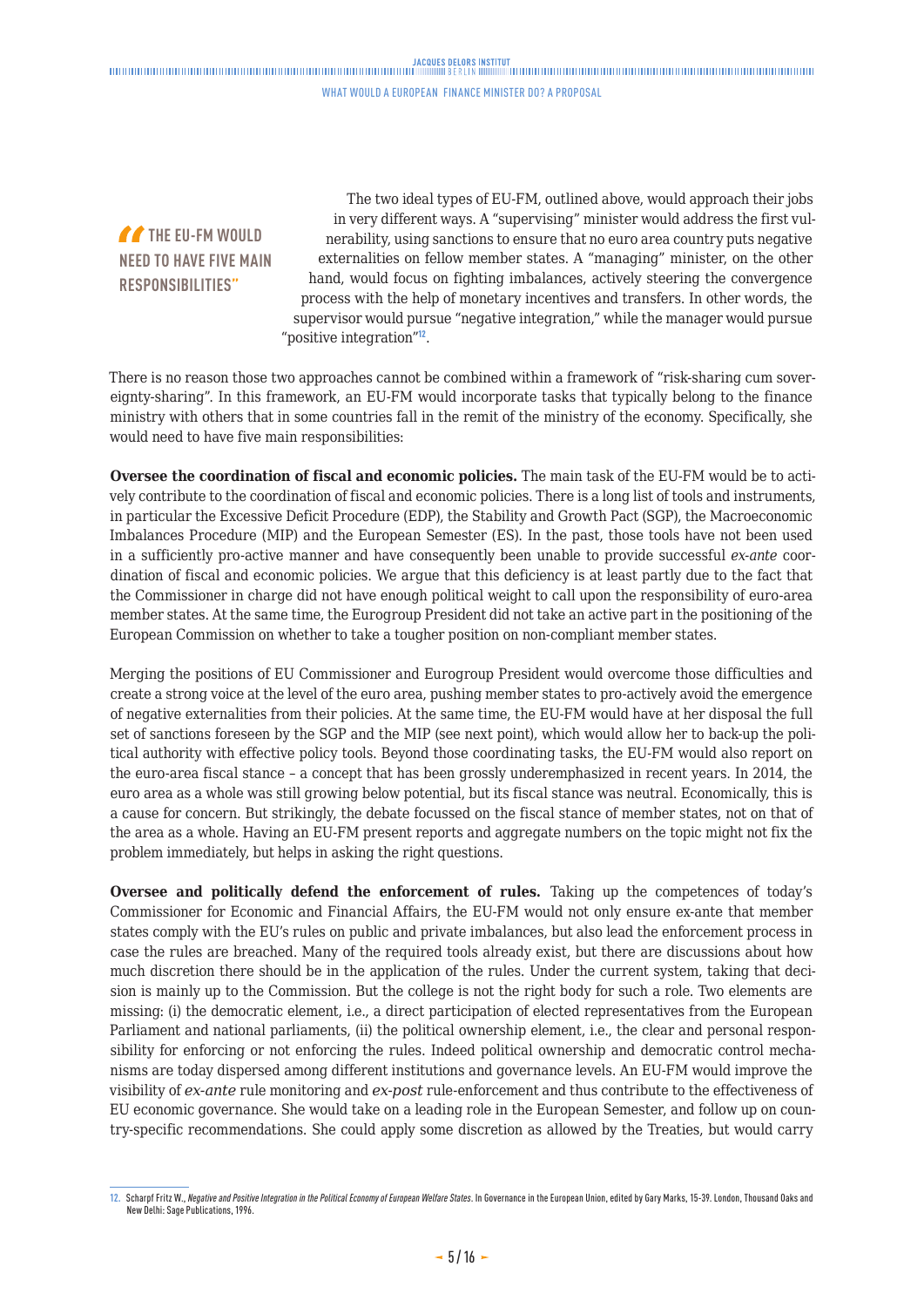the political responsibility for the results and would be accountable to a joint chamber composed of members of the European Parliament and members of national parliaments (see below).

**Lead negotiations.** Should a euro area member state need to rely on emergency credit from the ESM or a successor institution, the minister would act as an "honest broker" by leading the negotiations about adjustment programmes and monitoring progress. The negotiations with Greece showed that such an actor is needed. When the final deal was negotiated, the key actors were German chancellor Merkel and Greek Prime Minister Tsipras. What was missing, was a strong and unique "European" voice at the table, representing the interest of the euro area as a whole. When euro-area negotiations become purely intergovernmental, the single currency is systematically at risk. The interest of member states is by definition not the interest of the euro area or the European Union as a whole – and neither should it be.

**THE EU-FM WOULD BECOME THE FACE OF THE ASSISTANCE PROGRAMMES"** The EU-FM would thus become the face of the assistance programmes and would be accountable for their outcomes. The experience so far suggests that this could make her the target of much controversy. That cannot be avoided entirely, but a new framework could mitigate the conflict (see following section). Furthermore, she would have a better claim to impartiality than the alliance of national governments that stands behind the institutions formerly known as Troika.

**Help buffer regional shocks.** The EU-FM could also contribute to facilitating transfers to countries in a situation where they are unlikely to recover and rebalance on their own through internal devaluations and reforms alone. Today, the EU level pushes for structural adjustments. But the cost of the investment that is often needed to put such reforms into practice is carried by member states. The creation of an EU-FM would allow to bring in the missing link. With a small but flexible investment budget at her disposal, she would enable the European level to support public investment levels in times of fiscal consolidation or to contribute to the reaction to a specific asymmetric external shock<sup>13</sup>. She could also provide meaningful rewards in the context of significant reform efforts that help an economy adapt better to the requirements of EMU. However, those resources should not only be monetary. The EU-FM should have some discretion (at least at the level of a proposal) in allowing countries to comply in a more flexible way with European rules.

**Represent the euro area.** Together with the ECB President and following the traditional division of tasks between the central bank and the finance ministry, the EU-FM would represent the euro area in the relevant international institutions and fora. In some cases (e.g., in today's G7 and G20), large member states could still send their own representatives, but this should become less common in the long run. Beyond the narrowly defined institutional and legal representation of the euro area, the EU-FM would also express the aggregated interest of the entire euro area. That interest is more than the sum of its parts, and it needs its own voice.

**<sup>13.</sup>** Cyclical shock absorbers (e.g., a stabilisation fund based on the output gap or a European unemployment insurance) would complement these efforts. However, since they are automatic mechanisms, they cannot be part of an EU-FM's repertoire of discretionary policies.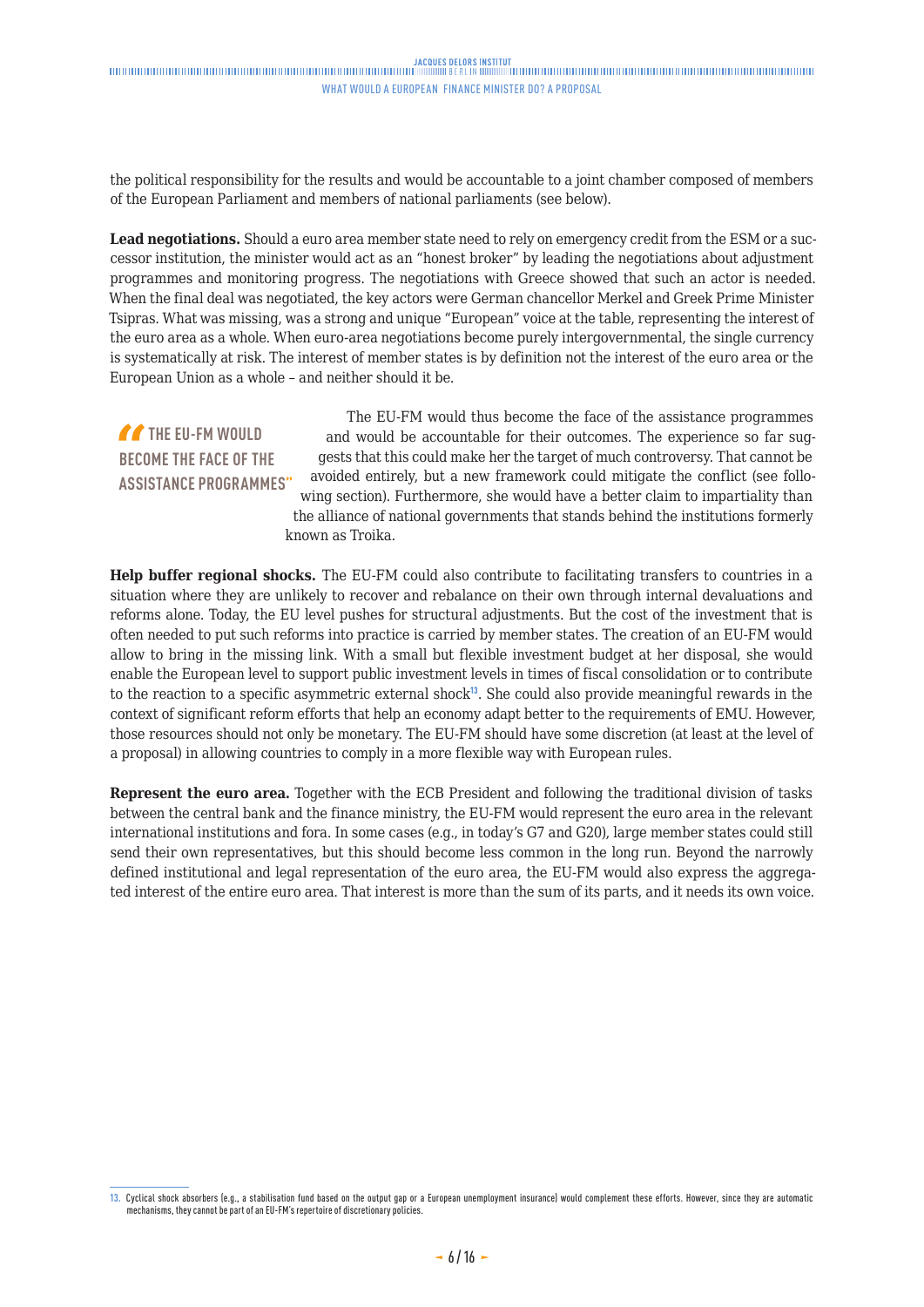## <span id="page-6-0"></span>2. Instruments: A European investment budget and a European Monetary Fund

A minister is not just defined by responsibilities, but also by instruments and resources. There are many proposals for a "euro-area fiscal capacity". But it has never been really clear what such a capacity would be about. Ideas range from a common European unemployment insurance scheme to a full-fledged spending budget. We think it is important to functionally differentiate. We thus propose to have one investment component (a "European investment budget") and one crisis fighting instrument – the European Monetary Fund, built on the ESM.

### **2.1. A European investment budget**

The euro area lacks a flexible fiscal instrument able to steer public investment to countries or regions where it is most needed. We see two key functions for such an investment budget:

- 1. Contribute to counter-balancing asymmetric shocks. The European investment fund would carry out investments in a country hit by a specific shock. Those shocks could include natural disasters, or specific short-term challenges such as refugee flows. This would be very different from the current practice. Today, a member state hit by such shocks immediately asks for more flexibility on the debt and deficit criteria. This is not a good approach. Countries should not be allowed to modify the targets. Instead, the European investment fund would come to the rescue and shoulder some of the additional expenditure. This would make the system more transparent and fair. The difficult task for the EU-FM would clearly be to assess to what extent a shock can be considered to be external. But as we have seen in the past years, there is no way to find purely rule-based answers to this question. Rather, discretion and political judgment are required, but based on strong legitimacy. To give an example, an EU-FM could, explicitly and under direct democratic control, provide investment funds to Italy in the context of a massive refugee inflow. This would enable the country to keep its debt and deficit targets. We prefer this solution to some additional 'flexibility' in the application of the deficit and debt rules in Italy, with no clear political ownership behind the decision.
- 2. Reward reforms. The current framework's ability to encourage reforms in countries in crisis is weak, mostly for quite simple reasons. Implementing a reform agenda is notoriously difficult when the government is unable to accompany it with fiscal measures. Not only is political resistance fiercer, but there is also an economic price to be paid. A number of supply-side reforms have a negative effect on shortterm GDP growth. Putting investment money at the disposal of governments committed to undertake reforms would counterbalance such effects. The current ESM-programme approach implemented through detailed MoUs between the institutions and the crisis country is based on that logic. However, the scheme is limited to countries in extreme circumstances. Why would the euro area not want to support earlier reform efforts through some accompanying investments, carried out through the European investment budget? When Germany was in fiscal difficulties in the crisis years 2003 and 2004, a financial contribution from the investment budget would have allowed it to keep investment levels high, while at the same time facilitating the Agenda 2000 ("Hartz") reforms of the Schröder government.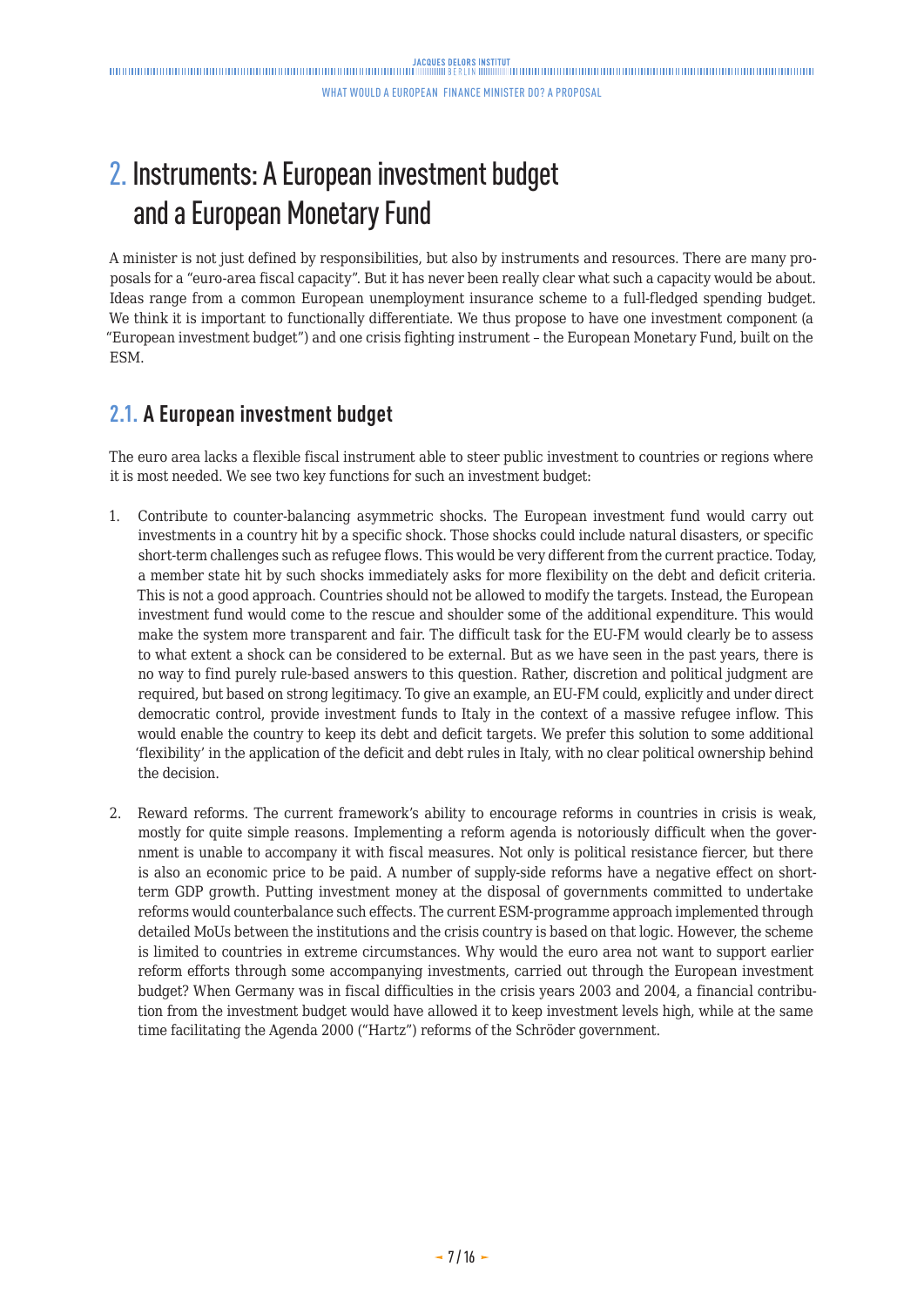<span id="page-7-0"></span>**THAT** WE SUGGEST THAT **THE BUDGET EXCLUSIVELY FOCUS ON INVESTMENTS, BUT BROADLY DEFINED"**

We suggest that the budget exclusively focus on investments, but broadly defined. Today, investments into Greek schools and hospitals would qualify in the same way as investments into the provision of high-speed data connections in Spain or energy networks in Germany (should Germany be in a severe crisis). Why European-level investment instead of simple grants? Because it is the item that, in spite of its crucial role for an economy's future, is often the first victim of member states' budget cuts. Investments channelled by the EU-FM would allow consolidation at the member state level to continue, while at the same

time providing a demand and growth component from the euro-area level.

There are several options for raising the funds for the European investment budget. The first and most straightforward candidate would be a European tax. The planned reform of the EU's own resources system could offer a possibility to include such a European (or euro-area) tax earmarked for European investment<sup>14</sup>. A less ambitious option would be to simply reallocate existing funds, as did the Juncker plan. However, a permanent reallocation of funds to the tasks of the EU-FM would also likely meet significant political resistance. In the short term, an investment budget funded directly by new member state contributions may be the most feasible option. Henrik Enderlein and Jean Pisani-Ferry advocated such an approach in their 2014 report to the German and French governments and suggested that member states that cannot afford additional spending at the moment could contribute by earmarking future tax revenue<sup>15</sup>.

### **2.2. A European Monetary Fund**

As the crisis has shown, there has been a dramatic lack of institutional clarity in addressing liquidity and solvency crises in the euro area. The crisis episodes since 2010 have shown that both types of sharing were implemented at various levels, but only on an ad-hoc basis. The Greek crisis in the summer of 2015 has again demonstrated that there still are major deficiencies in the crisis-fighting toolkit of the euro area. We see five key weaknesses.

First, there is far too much ad-hoc governance in the current system. While the ESM Treaty provides a relatively clear legal framework for negotiating a program, the political responsibilities and possible escalation steps in negotiations are largely unclear. Who negotiates on behalf of the euro area? Who is mandated to draft a memorandum of understanding? Where is the democratic control mechanism in the negotiation context? The lack of clarity on such matters has resulted in a far too long series of "last minute" summits, threats and ultimatums. The euro area lacks rules and procedures that can help avoid open conflicts through negotiations embedded in effective institutions.

Second, there are too many actors involved in crisis management negotiations. This follows directly from the first point. As there are so few clear rules about who is effectively in charge of crisis negotiations, the number of players involved ranges from the Heads of State and Government via their finance ministers to the "Troika" and thus the various actors in the International Monetary Fund (IMF), the ECB, and the EU Commission, not forgetting the ESM, and sometimes even to the Economic and Financial Committee and the European Investment Bank. Ultimately, no one seems to be fully in charge. This needs to change.

Third, the responsibilities of the program countries are not clearly spelled out. Signing a Memorandum of Understanding is paramount to abandoning some sovereignty over national economic and fiscal choices. At the same time, program countries de jure, and also de facto, retain ultimate control over their national economic policy choices, in particular over the budget. In an effective crisis response framework, member states

**<sup>14.</sup>** The "Monti Group" is planned to present specific proposals for a reform in 2016.

**<sup>15.</sup>** Enderlein Henrik, and Jean Pisani-Ferry, "Reforms, [Investment and Growth: An Agenda for France, Germany and Europe](http://www.hertie-school.org/fileadmin/images/Downloads/core_faculty/Henrik_Enderlein/Enderlein_Pisani_Report_EN.pdf)", Report to Sigmar Gabriel, Feder Minister for Economic Affairs and Energy and Emmanuel Macron, Minister for the Economy, Industry and Digital Affairs, 2014.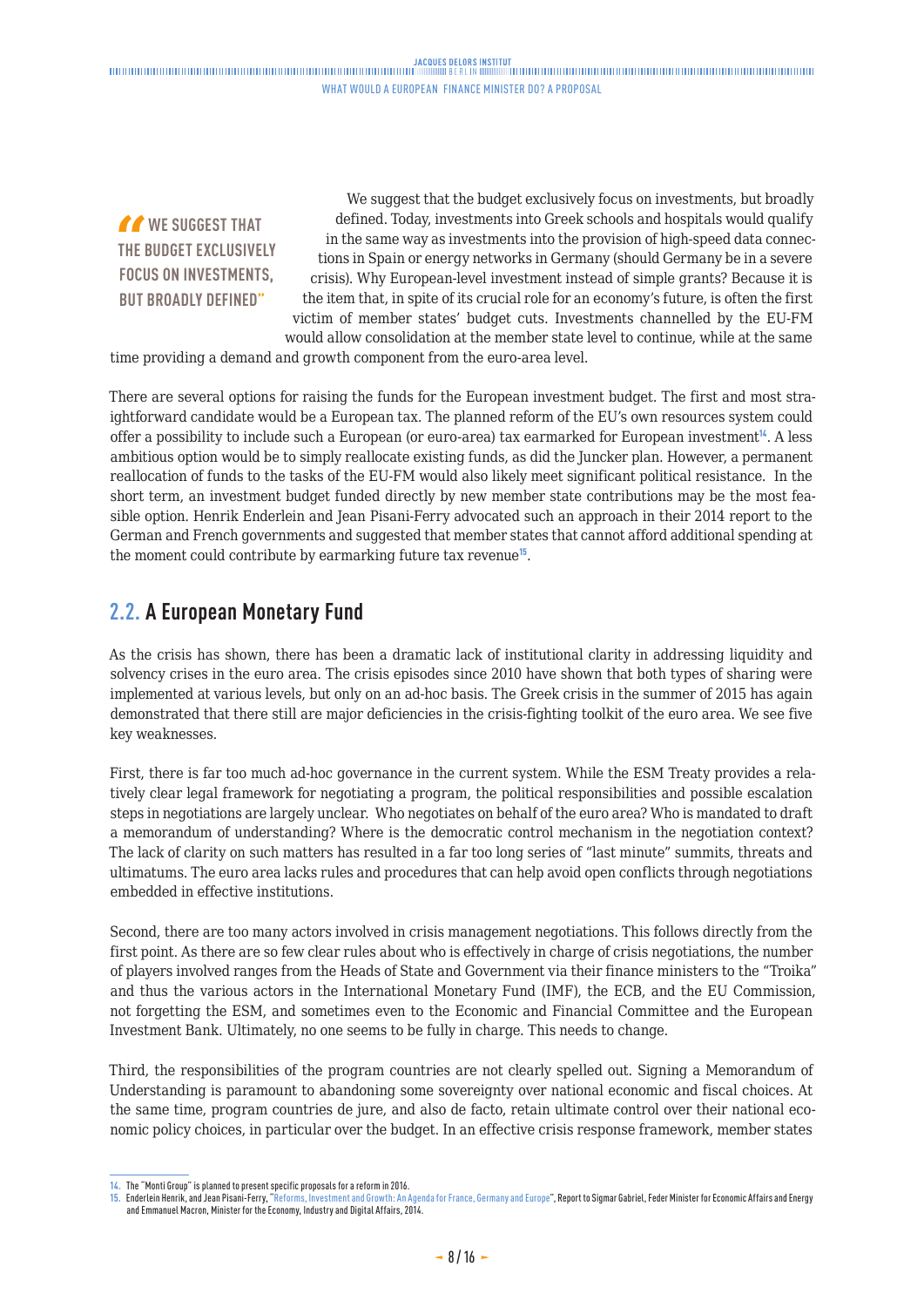### 

#### WHAT WOULD A EUROPEAN FINANCE MINISTER DO? A PROPOSAL

would agree ex ante to giving up some of their sovereignty if a crisis situation occurs. In exchange, they would benefit from a clear and transparent risk-sharing system and the effective creation of a lender of last resort.

Fourth, the ESM is not a real lender of last resort. As the risk-sharing logic is "several" not "joint", a serious crisis could soon put into question the underlying determination of euro-area countries to actually share the risks effectively. It is not a surprise that the worst of the euro-area crisis ended when the ECB announced its readiness to use Outright Monetary Transactions (OMT) to safeguard euro area stability and thus put forward an effective "joint and several" risk-sharing mechanism in all but name.

Fifth, the current system dramatically lacks democratic control mechanisms at the level of the euro area. While some national parliaments (in particular the German Bundestag) have obtained major veto rights in the decision over ESM programs, their underlying institutional interest is clearly national (and rightly so), not necessarily European. But where is the European or euro-area control of a bodies like the ESM, the Troika, or even the Eurogroup, which clearly has taken over quasi-executive functions in crisis management?

**THE ESM WOULD NEED TO DEVELOP INTO A "EUROPEAN MONETARY FUND" (EMF)"**

In order to fulfil its intended role as true lender of last resort with a clear political responsibility and under democratic control, the ESM would need to develop into a "European Monetary Fund" (EMF) $^{16}$ . Such an institution would be based on more transparent approach to fiscal risk-sharing and be able provide countries in sudden need of liquidity with rapid and conditional support – in exchange for a stepwise transfer of sovereignty. While it would work best as a part of the EU's institutional framework, an intergovernmental setup would also be feasible.

### **BOX 1 > Tasks of a European monetary fund:**

- Reward rule compliance with a "discount window"
- Provide short-term liquidity in times of crisis
- Provide long-term support in exchange for reduced budgetary sovereignty
- Provide a European financial asset.

One important difference to the ESM is that the EMF would require euro area member states to issue a small share of their debt through it (e.g., 10 percent of GDP). This debt would be guaranteed by all euro area members, the interest rate would consequently be the same for all participants. At a size of around 930 billion euros, the market for EMF debt would be comparable to that for Spanish debt or half of the German Bund market. Creating such a liquid and safe European financial asset would have a number of beneficial effects. It would work as a safeguard against convertibility risk (and thus improve monetary policy transmission, as often argued by the ECB). It would weaken the negative feedback loop between weak sovereigns and failing banks<sup>17</sup>. And even more importantly, it would allow the euro area to react fast and flexibly to emerging crises.

In normal times, all other debt would be issued as standard national sovereign bonds, with the usual spreads in interest rates. In crisis times, a member state suddenly facing soaring refinancing costs because of an economic crisis or a sudden change in market sentiment would be allowed to issue some additional debt through the EMF in exchange for a stepwise transfer of sovereignty. These levels would be agreed upon in advance, so that every country would know the costs and benefits of reliance on the EMF. The EU-FM would replace the institutions formerly known as the Troika in any negotiations about conditionality. This would provide for speedy

**<sup>16.</sup>** A similar idea is developed in detail in Enderlein Henrik, Peter Bofinger, Laurence Boone, Paul De Grauwe, Jean-Claude Piris, Jean Pisani-Ferry, Maria João Rodrigues, André Sapir, and António Vitorino, ["Completing the Euro. A Road Map towards Fiscal Union in Europe](http://www.delorsinstitute.eu/011-3317-Completing-the-EuroA-road-map-towards-fiscal-union-in-Europe.html)", Studies & Reports No. 92, Notre Europe, June 2012 , chapter 3.

**<sup>17.</sup>** For a a more detailed overview of these advantages, see, e.g., Tumpel-Gugerell Gertrude, Agnès Bénassy-Quéré, Vítor Bento, Graham Bishop, Lex Hoogduin, Ján Mazák, Belén Romana, Ingrida Šimonytė, Vesa Vihriälä, and Beatrice Weder di Mauro, "[Final Report of the Expert Group on Debt Redemption Fund and Eurobills](http://ec.europa.eu/economy_finance/articles/governance/2014-03-31-redemption_fund_and_eurobills_en.htm)", 2014, pp. 17-18.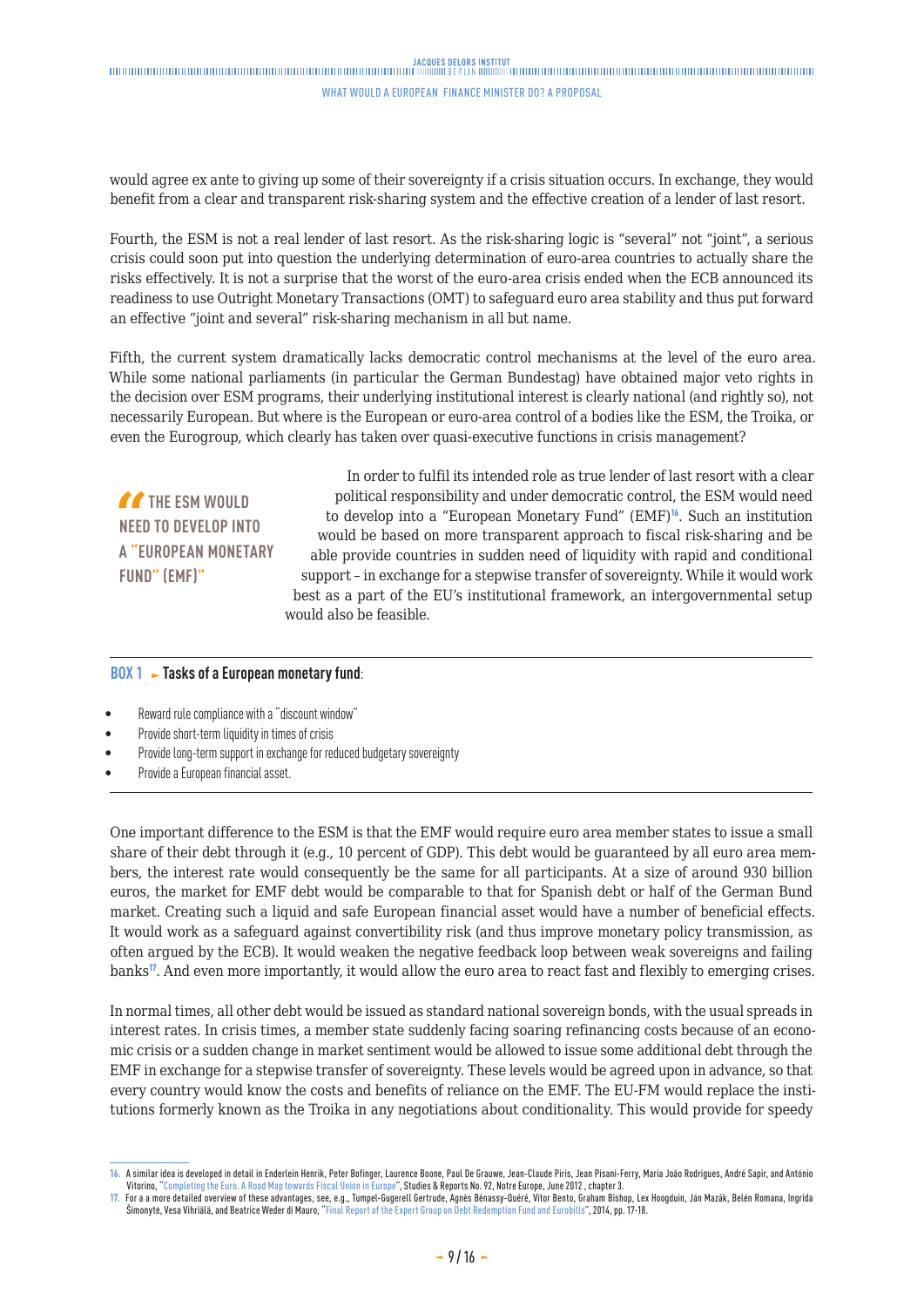decision-making, clear accountability and higher input legitimacy. Countries would be under no obligation to use EMF financing; they could always continue to issue national debt.

### **BOX 2 Possible levels of EMF involvement**

The guiding principle should be that more financing goes hand in hand with more external control. However, the programme country would at no point lose its effective ability to choose its own destiny. If the country were to act against the agreed provisions, it would simply no longer be able to issue any more debt through the EMF and most likely enter a restructuring of its national (i.e., non-EMF) debt. In this context, the creation of a European Sovereign Debt Restructuring Mechanism could be considered. Restructuring debt would not necessarily imply an exit from the euro area.

### **Figure 1 EMF involvement and budgetary sovereignty**



† CSR = Country-specific recommendations

Source: Own representation, based on Enderlein et al. 2012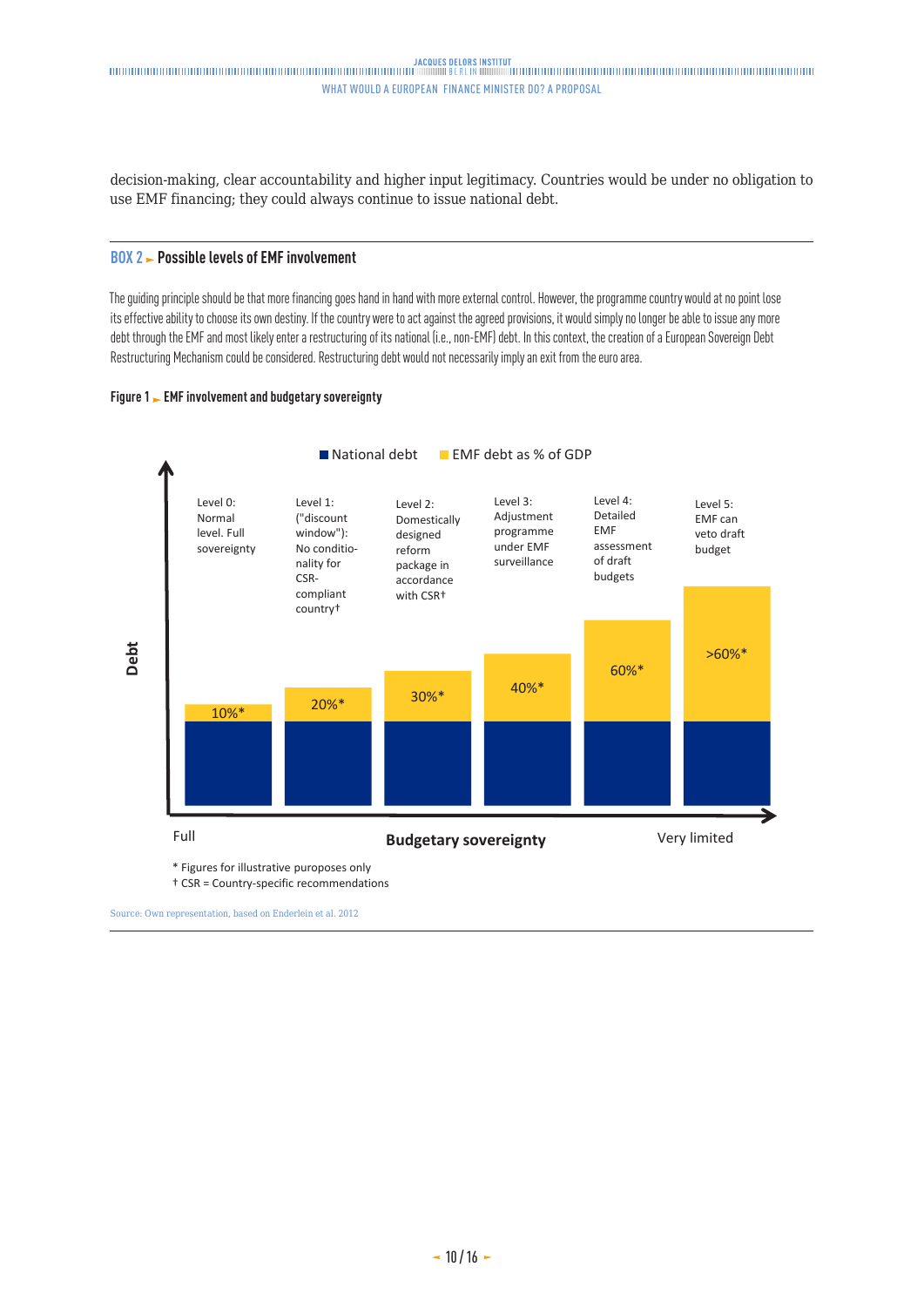### <span id="page-10-0"></span>3. Democratic control and institutional ties

The tasks of an EU-FM would lie at the interface of supranational and intergovernmental politics in the European Union. In order to work successfully, she would depend on the backing and resources of both the EU member states and the EU Commission. It would therefore be logical to create a "double-hatted" EU-FM, similar to the post of High Representative for Foreign Affairs.

The minister would be simultaneously a member (possibly even vice president) of the Commission and President of the Eurogroup. The EU-FM could also chair the ECOFIN Council. In analogy to the High Representative of the Union for Foreign Affairs, the European Council would appoint the EU-FM "acting by a qualified majority, with the agreement of the President of the Commission"<sup>18</sup>.

**THIS COMMITTEE WOULD SCRUTINISE THE MINISTER'S SPENDING ON INVESTMENT AND EXERCISE DEMOCRATIC CONTROL OVER THE EMF"**

Admittedly, many of the ministers' tasks would only be relevant to the euro area. But all EU member states, except for the UK and Denmark are obliged to join the currency union in the medium term. As of today, there are only seven EU member states without a derogation that are not yet members of the currency union. Simultaneous membership in the EU and the euro area member is the rule, not the exception. The economic governance of the European Union should finally take this into account. In the medium term, it might even worthwhile to consider whether the distinction between Eurogroup and ECOFIN Council is still warranted. In any case, ensuring consistency by com-

pletely integrating the post into the EU framework seems superior to reinforcing the intergovernmental parallel architecture that has grown around the ESM.

There can be no doubt that an EU-FM's powers would be far-reaching. She would therefore need to be subject to appropriate democratic control. The straightforward choice would be the European Parliament as the natural check on European executive power. However, the EMF's actions would have a direct impact on national budgets. It would likely help acceptance in Member States (and might alleviate constitutional concerns) to include national parliaments in the process. They could form a joint committee with representatives of the European Parliament, possibly consisting of two delegates from each national parliament and half the number of MEPs.

This committee would scrutinise the minister's spending on investment. But it would also exercise direct democratic control over the EMF. Whether and how this would lead to a change in the structure of the Board of Governors of today's ESM (which comprises representatives of the euro area member state finance ministries), and thus reduce the EU's reliance on pure "executive federalism" would have to be discussed. It is evident that the potentially far-reaching financial implications of EMF decisions would still require some kind of direct decision-making involving the member states. But one could look into qualified majority voting in the EMF board and/or a co-decision procedure with the joint EP/NP committee.

The traditional legislative organs of the EU would also act as a check on the minister's power. Since the EU-FM would be part of the European Commission, the European Parliament could force her resignation<sup>19</sup>. As a double hat, the term could also be ended by the Council<sup>20</sup>.

Overall, the framework of action and control in which an EU-FM would be embedded would look as follows:

**<sup>18.</sup>** For the appointment procedure of the High Representative, see article 18(1) of the Treaty on European Union (TEU). On the election of the Eurogroup President under current rules, see Protocol 14 article 2 of the Treaty on the Functioning of the European Union (TFEU).

**<sup>19.</sup>** See article 234 TFEU.

**<sup>20.</sup>** See article 18 TEU for the procedure in the case of the High Representative for Foreign Affairs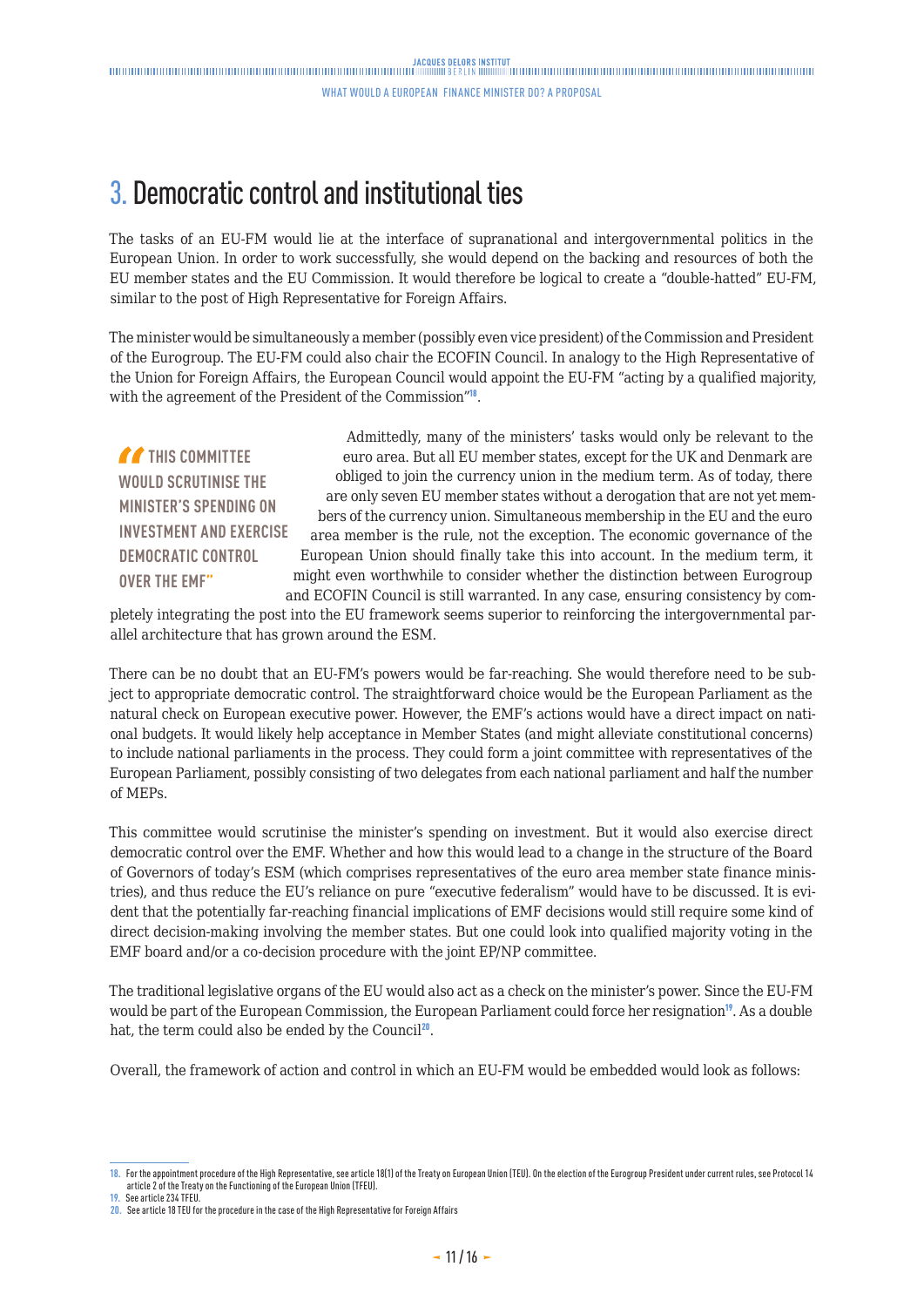



Source: Enderlein and Haas (2015). What would a European Finance Minister do? Illustration: Cinthya Nataly Haas-Arana © Jacques Delors Institut – Berlin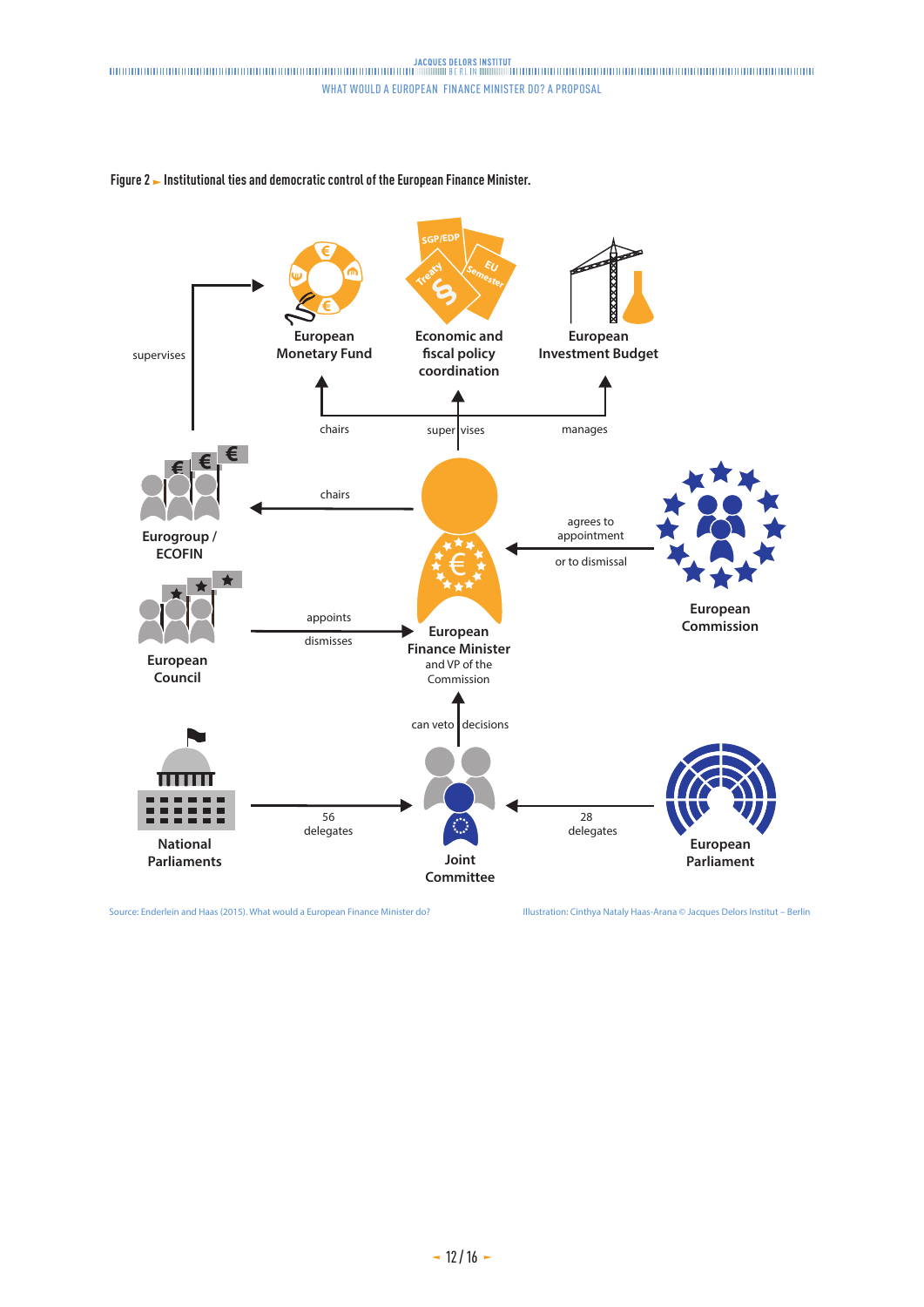### <span id="page-12-0"></span>**CONCLUSION**

Creating an EU-FM who would supervise fiscal and economic policy coordination, manage a European investment budget and a chair a democratically controlled EMF as lender of last resort would be beneficial in several regards.

- Acceptance. The person in charge would consider the interest of the entire euro area, not that of any one country in particular. This applies especially to crisis management, since a group of creditor countries deciding on policy conditionality for a group of debtor countries will naturally heighten concerns over sovereignty and fairness in the latter group. Subordinating to peers is not the same as subordinating to a quasi-federal level.
- Clarity. Detailed EMF rules reduce uncertainty on the markets and ensure that all countries know the cost of relying on euro area support from the beginning. As the recent example of Greece has shown, under today's ESM framework, creditor countries feel that they have insufficient control and debtor countries feel that the conditions imposed on them are arbitrary and excessively intrusive.
- Resilience. If public investment is used to counteract cyclical slumps and to promote reforms, imbalances are less likely to arise, making euro area economies less vulnerable to crises. Additionally, EMF debt would constitute a liquid and very safe asset suitable as core capital on banks' balance sheets. This would make the European banking system less reliant on individual countries' sovereign debt and less vulnerable to sudden changes in their valuation.
- Speed. The EU-FM would have the mandate and resources to react quickly to an emergency situation, much in the way the IMF's managing director does today. She would be able to start negotiations quickly, clearly communicate the conditions for assistance, strike deals and offer rewards where necessary. This would help shorten periods of uncertainty that are very costly in terms of economic output and political capital.
- Accountability. An EU-FM controlled by a committee of national and European parliamentarians would enjoy adequate input legitimacy and could directly be held accountable for her actions, unlike the institutions formerly known as the Troika.

The current debate about a European finance minister is an opportunity to address weaknesses in the euro area's governance. Such a minister would need to be at the same time a "supervisor", ensuring the compliance of euro area member states, and a "manager" who actively counteracts destabilising dynamics in the currency union.

Creating an EU-FM at the helm of a European Monetary Fund and providing her with an investment budget would be one promising way of coping with this challenge. A well-designed EMF could ensure an adequate balance between risk-sharing and sovereignty-sharing. The budget could be used as a device for reform and convergence among euro area countries. The EU-FM could coordinate the use of the two instruments for maximum effect. For example, she could tackle a developing crisis by simultaneously approving the additional issuance of EMF debt and providing investment funds. The proposed governance structure would provide a high degree of accountability. It would ensure that spending decisions are scrutinised and it would address concerns about the unchecked power of the former Troika while limiting moral hazard.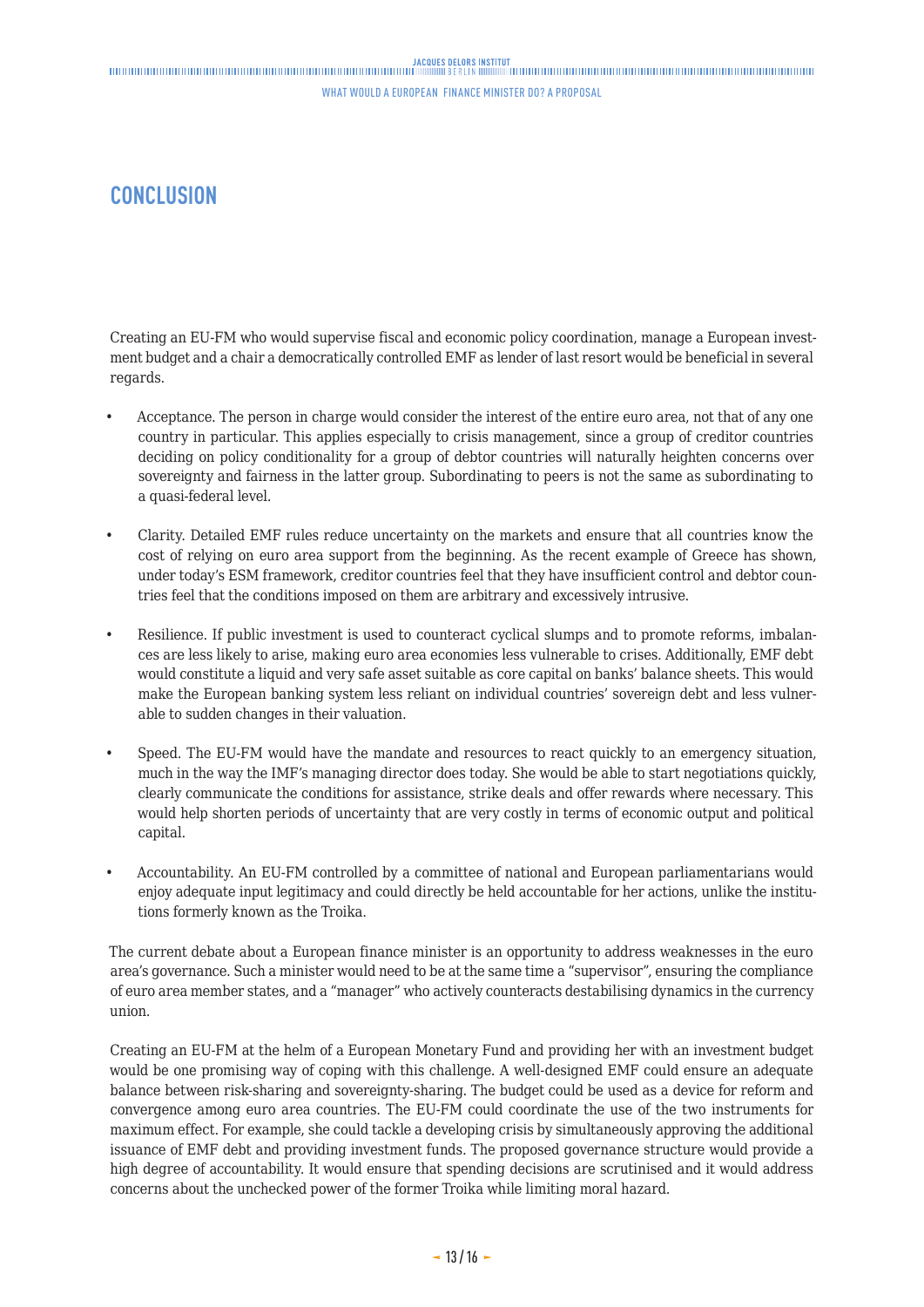The new post would yield even greater benefits if it was combined with further institutional reforms. For example, a euro area system of competitiveness councils<sup>21</sup> would strengthen the EU-FM's capacity to coordinate economic policies. Also, any step towards a European insolvency regime would help address concerns that EU crisis management could undermine the ability of national constituencies to influence crucial decisions. Rules on debt restructuring would provide countries in distress with a real choice between solving the debt crisis through insolvency and accepting a bailout in exchange for some transfer of sovereignty.

*f* OUR PROPOSAL IS **FAR-REACHING. YET, IT IS STILL INCOMPLETE"**

There can be no doubt that our proposal is far-reaching. Yet, it is still incomplete. The architecture we have tried to sketch out needs significant further work and political debate. It is clear, that any solution coming close to our proposal would require a change of the European Treaties. It is therefore not a concept for tomorrow, but one for the time after the British referendum in 2016 and the French and German elections in 2017.

In the meantime, however, this blueprint can serve as a starting point for more detailed legal and technical discussions. Concerns over future verdicts by Germany's Bundesverfassungsgericht or other constitutional courts on the transfer of sovereignty should be no reason to hold back ideas such as ours. It is important to spell out ideas as clearly as possible before looking into their constitutional implications.

What really matters today is to push forward the discussion on how to arrive at increased risk-sharing and increased sovereignty-sharing within a more effective governance framework in the euro area. The recent proposals on the European finance minister are an excellent starting point for that debate.

**<sup>21.</sup>** Sapir André, and Guntram B Wolff, "[Euro-Area Governance: What to Reform and How to Do It"](http://bruegel.org/2015/02/euro-area-governance-what-to-reform-and-how-to-do-it), Bruegel Policy Brief 2015/01, February 2015.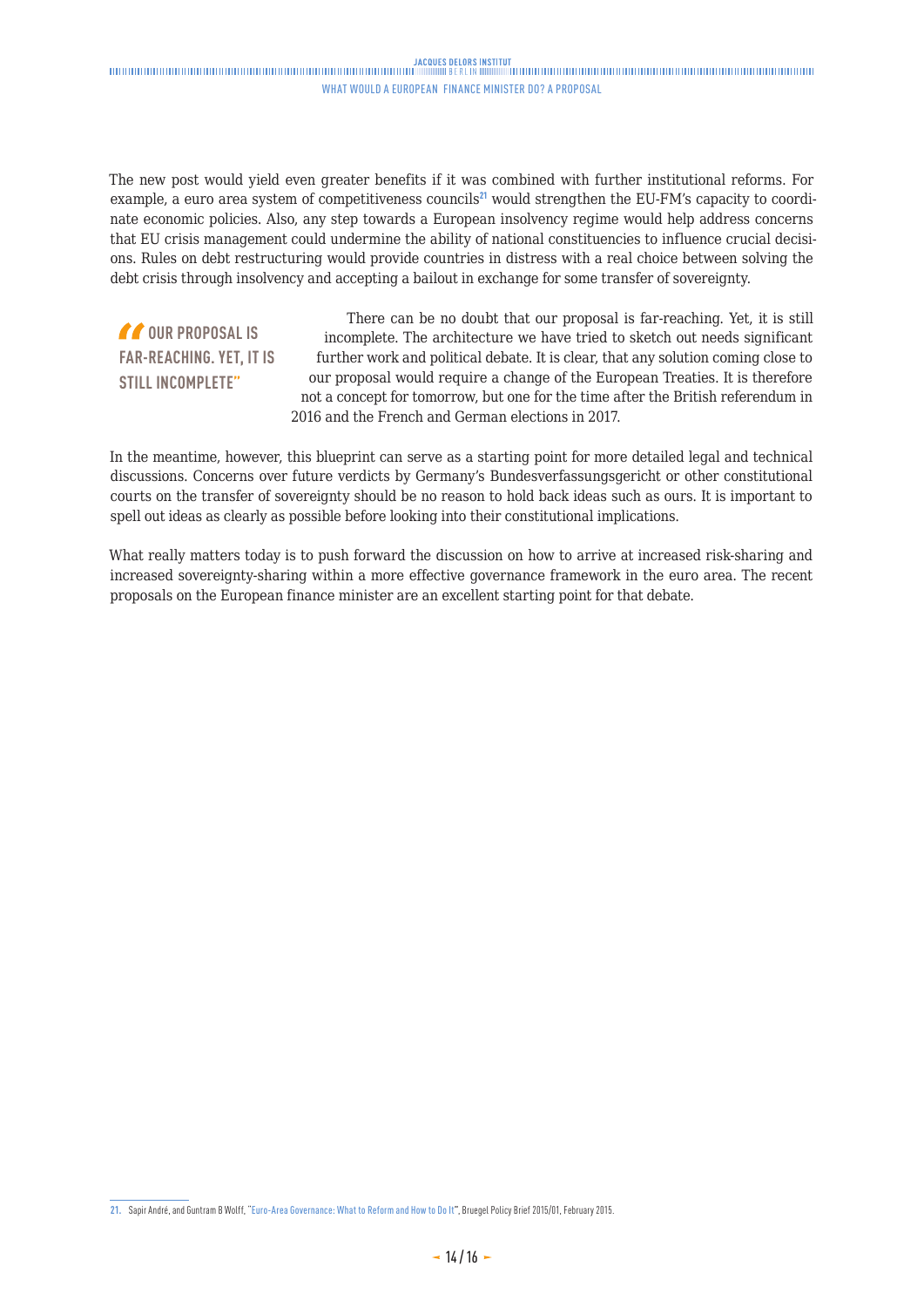### <span id="page-14-0"></span>**REFERENCES**

"[Etat der Währungsunion: Schäuble ist offen für Eurosteuer](http://www.spiegel.de/wirtschaft/soziales/eurozone-soll-finanzminister-und-eurosteuer-bekommen-a-1045206.html  )", Spiegel Online, 25 July 2015.

"[EZB-Präsident: Draghi unterstützt angeblich Forderung nach Eurofinanzminister"](http://www.spiegel.de/wirtschaft/soziales/eurozone-ezb-chef-mario-draghi-fordert-angeblich-euro-finanzminister-a-1050274.html), Spiegel Online, 28 August 2015.

Böll Sven, Konstantin von Hammerstein, "[Perfekte Lösungen brauchen lange]( http://www.spiegel.de/spiegel/finanzminister-schaeuble-ueber-die-geburtsfehler-des-euro-a-840867.html)", Interview with Wolfgang Schäuble, Spiegel, 25 June 2012.

Cœuré Benoît, "[Drawing Lessons from the Crisis for the Future of the Euro Area"](https://www.ecb.europa.eu/press/key/date/2015/html/sp150827.en.html), Speech held at Ambassadors' Week, Paris, 27 August 2015.

Costa António, ["É preciso um ministro das Finanças europeu?](http://economico.sapo.pt/noticias/e-preciso-um-ministro-das-financas-europeu_209679.html.)", Económico, 12 January 2015.

Delors Jacques, Gerhard Cromme, Henrik Enderlein, Pascal Lamy and António Vitorino, ["After the Greek Deal: Three Dangers and Three Opportunities"](http://www.institutdelors.eu/media/afteragreementdelorsenderleinlamyvitorinojdijuly2015.pdf?pdf=ok), Jacques Delors Institute, Tribune, 2015.

Enderlein Henrik, and Jean Pisani-Ferry, "Reforms, [Investment and Growth: An Agenda for France, Germany and Europe](http://www.hertie-school.org/fileadmin/images/Downloads/core_faculty/Henrik_Enderlein/Enderlein_Pisani_Report_EN.pdf. )", Report to Sigmar Gabriel, Feder Minister for Economic Affairs and Energy and Emmanuel Macron, Minister for the Economy, Industry and Digital Affairs, 2014.

Enderlein Henrik, Peter Bofinger, Laurence Boone, Paul De Grauwe, Jean-Claude Piris, Jean Pisani-Ferry, Maria João Rodrigues, André Sapir, and António Vitorino, ["Completing the Euro. A Road Map towards Fiscal Union in Europe"](http://www.delorsinstitute.eu/011-3317-Completing-the-EuroA-road-map-towards-fiscal-union-in-Europe.html. ), Studies & Reports No. 92, Notre Europe , juin 2012.

European Central Bank, "[Interview of Benoît Cœuré with Le Monde, conducted by Marie Charrel of Le Monde and published on 27 July 2015](https://www.ecb.europa.eu/press/key/date/2015/html/sp150727.en.html.)", 2015.

European Commission, ["Making the Best Use of the Flexibility within the Existing Rules of the Stability and Growth Pact](http://eur-lex.europa.eu/legal-content/EN/TXT/?uri=CELEX:52015DC0012)", Communication from the Commission to the European Parliament, the Council, the European Central Bank, the Economic and Social Committee, the Committee of the Regions and the European Investment Bank, Brussels, 2015.

European Commission, ["European Commission Notes ahead of the Sherpas Meetings"]( http://ec.europa.eu/priorities/economic-monetary-union/index_en.htm), 2015.

Giugliano, Ferdinando, Gordon, Sarah. "Macron calls for radical reform to save euro", Financial Times, 24 September 2015

Juncker Jean-Claude, Donald Tusk, Jeroen Dijsselbloem, Mario Draghi, and Martin Schulz, ["Completing Europe's Economic and Monetary Union](http://ec.europa.eu/priorities/economic-monetary-union/docs/5-presidents-report_en.pdf) [The Five Presidents Report]", 2015.

Klimm Leo, Christian Wernicke, "[Refondons l'Europe"](http://international.sueddeutsche.de/post/128026249890/refondons-leurope), Interview with Emmanuel Macron, Süddeutsche Zeitung, 31 August 2015.

Münchau Wolfgang, "[Der Euro-Finanzminister darf kein Sparkommissar sein](http://www.spiegel.de/wirtschaft/unternehmen/euro-die-waehrungsunion-braucht-einen-finanzminister-a-1050662.html)", Spiegel Online, 31 August 2015.

Sapir André, and Guntram B Wolff, ["Euro-Area Governance: What to Reform and How to Do It]( http://bruegel.org/2015/02/euro-area-governance-what-to-reform-and-how-to-do-it)", Bruegel Policy Brief 2015/01, February 2015.

Scharpf Fritz W., *Negative and Positive Integration in the Political Economy of European Welfare States*. In Governance in the European Union, edited by Gary Marks, 15-39. London, Thousand Oaks and New Delhi: Sage Publications, 1996.

Tumpel-Gugerell, Gertrude, Agnès Bénassy-Quéré, Vítor Bento, Graham Bishop, Lex Hoogduin, Ján Mazák, Belén Romana, Ingrida Šimonytė, Vesa Vihriälä, and Beatrice Weder di Mauro, "[Final Report of the Expert Group on Debt Redemption Fund and Eurobills"](http://ec.europa.eu/economy_finance/articles/governance/2014-03-31-redemption_fund_and_eurobills_en.htm. ), 2014.

Vits Christian, and Gabi Thesing, "[Trichet Calls for Euro Finance Ministry as Crisis Deepens"]( http://www.bloomberg.com/news/articles/2011-06-02/trichet-proposes-euro-area-finance-ministry-to-coordinate-fiscal-policies), Bloomberg Business, 2 June 2011.